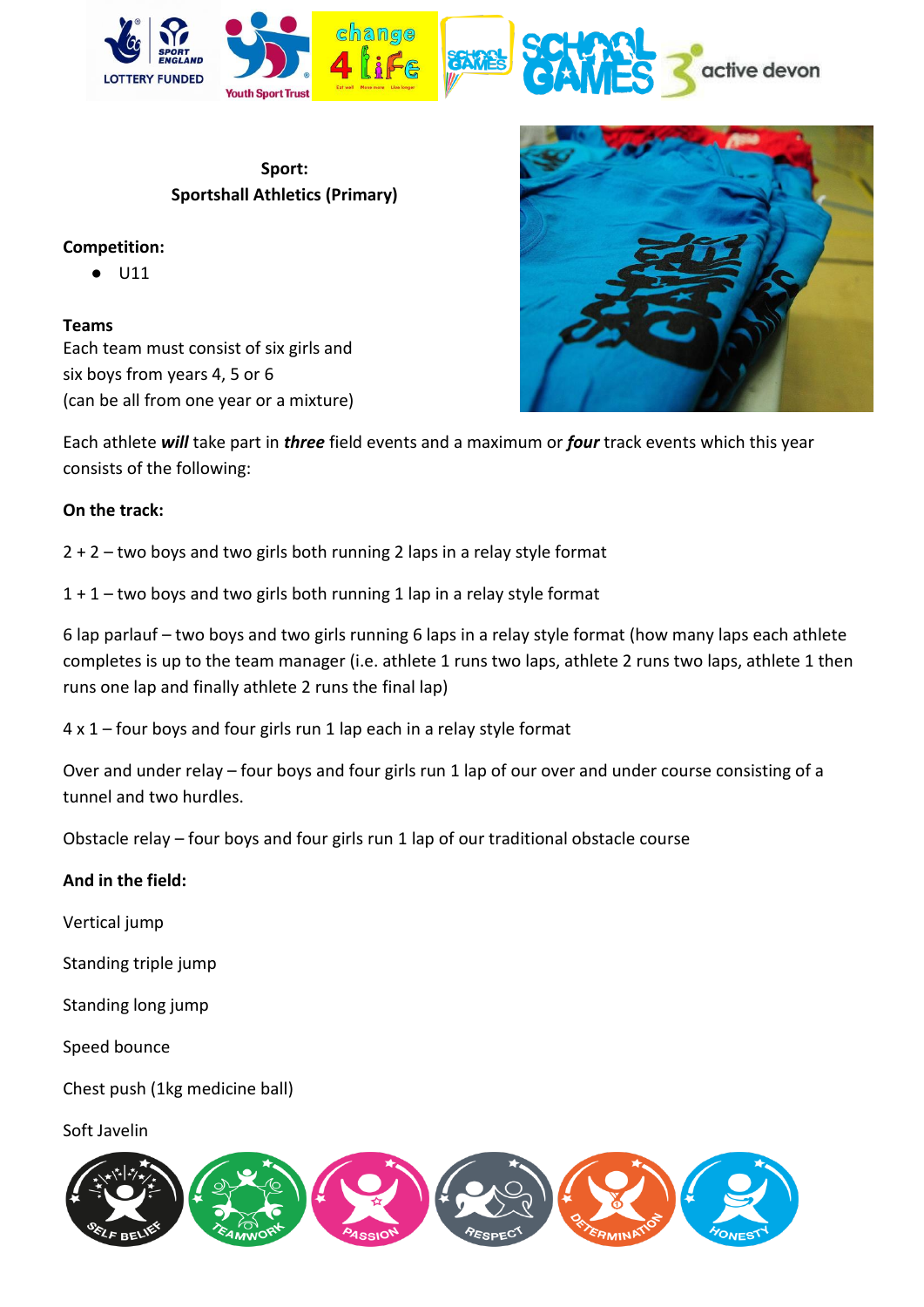

# *Note: Athletes will take part in single gender competitions and events denoted above will be for both sexes.*

### **Umpires**

- Sportshall Leaders workshops will prepare young people to support competition as:
	- Event organisers
	- Officials track judges, time keepers, field event officials and scorers
	- Team managers, assisting teaching staff as required this may include introducing activities prior to the day of competition